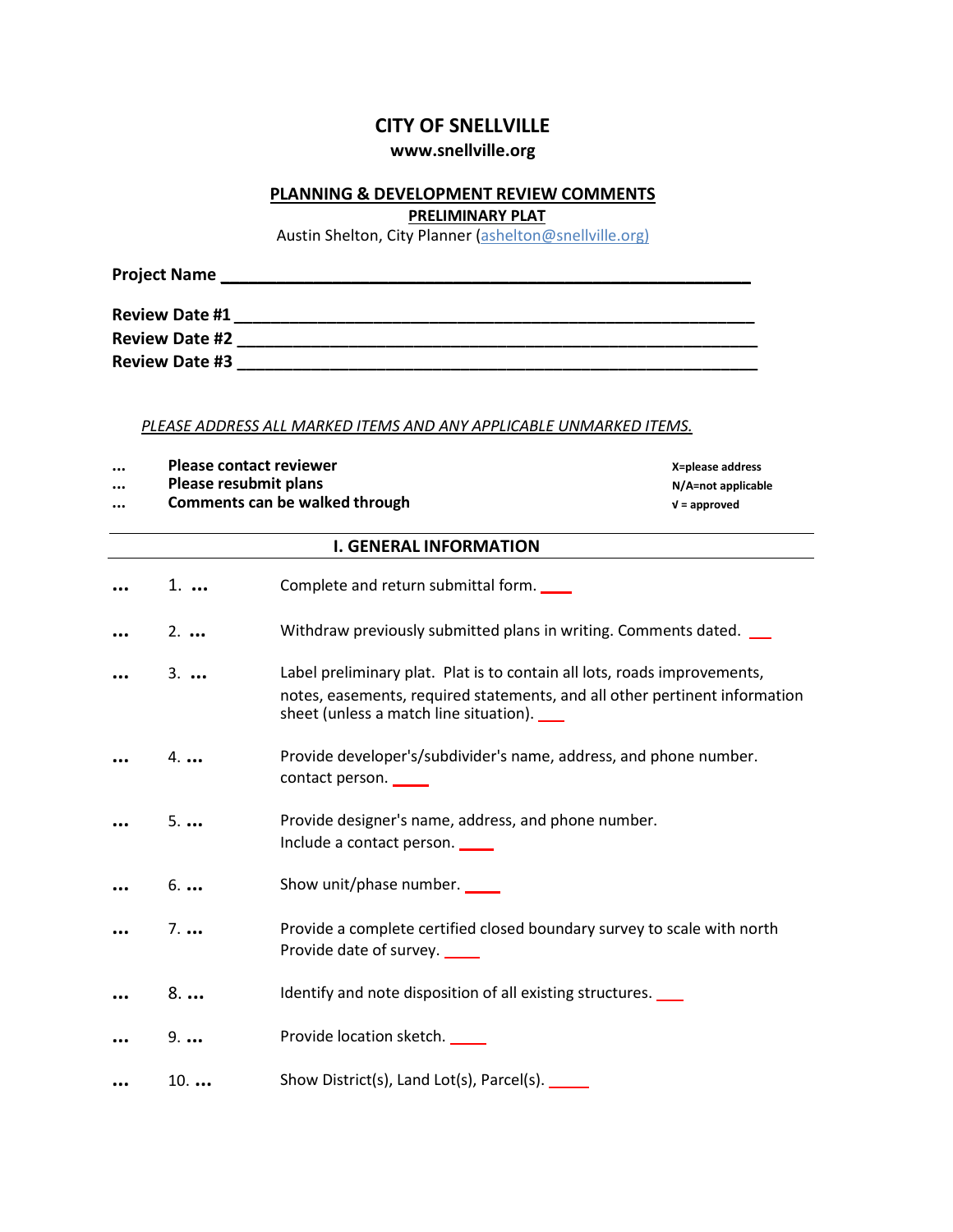| 11          | Provide tie point. (Distance to closest right-of-way intersection).                                                                         |
|-------------|---------------------------------------------------------------------------------------------------------------------------------------------|
| $12.$       | Show scale, not to be less than 100 feet to one inch.                                                                                       |
| 13          | State zoning.                                                                                                                               |
| 14          | Note Density. Not to exceed.                                                                                                                |
| 15          | Show adjoining property information (subdivision name, lot numbers,<br>block letters and zoning; or adjoining property owners and zoning.). |
| 16          | Boundary does not correspond with tax maps; or creates a landlocked<br>remnant. Discuss. ________                                           |
| 17          | Note minimum dwelling size. To be.                                                                                                          |
| $18.$       | Show rezoning, conditional use permit, variance, waiver,<br>modification number(s), type(s), date(s) of approval and all                    |
| $19.$       | Show acreage.                                                                                                                               |
| $20.$       | Show compliance with conditions of _____<br>See (items). _____                                                                              |
|             | II. LOTS                                                                                                                                    |
|             | Show typical lot layout plan.                                                                                                               |
| $1. \ldots$ | The following marked items should be included in the typical lot layout plan:                                                               |
|             | Sodded Front/Side Yards                                                                                                                     |
|             | 16' wide driveways w/20' length                                                                                                             |
|             | Double Car Garage                                                                                                                           |
|             | Homes to have brick, stone, stucco or stacked stone                                                                                         |
|             | Preserve or Replant _____ trees within the _____ yard area.                                                                                 |
|             | Sidewalks                                                                                                                                   |
|             | Sidewalks shall continue across intervening driveway including<br>any control or expansion joints. Hatched or stamped pattern               |
|             | concrete<br>sidewalk shall be used. ______ Show detail. _____                                                                               |
| $2. \ldots$ | Indicate individual lot size on plan and parcels.                                                                                           |
|             | Lots to have ______ foot minimum width at the building line. See lots ____                                                                  |
|             |                                                                                                                                             |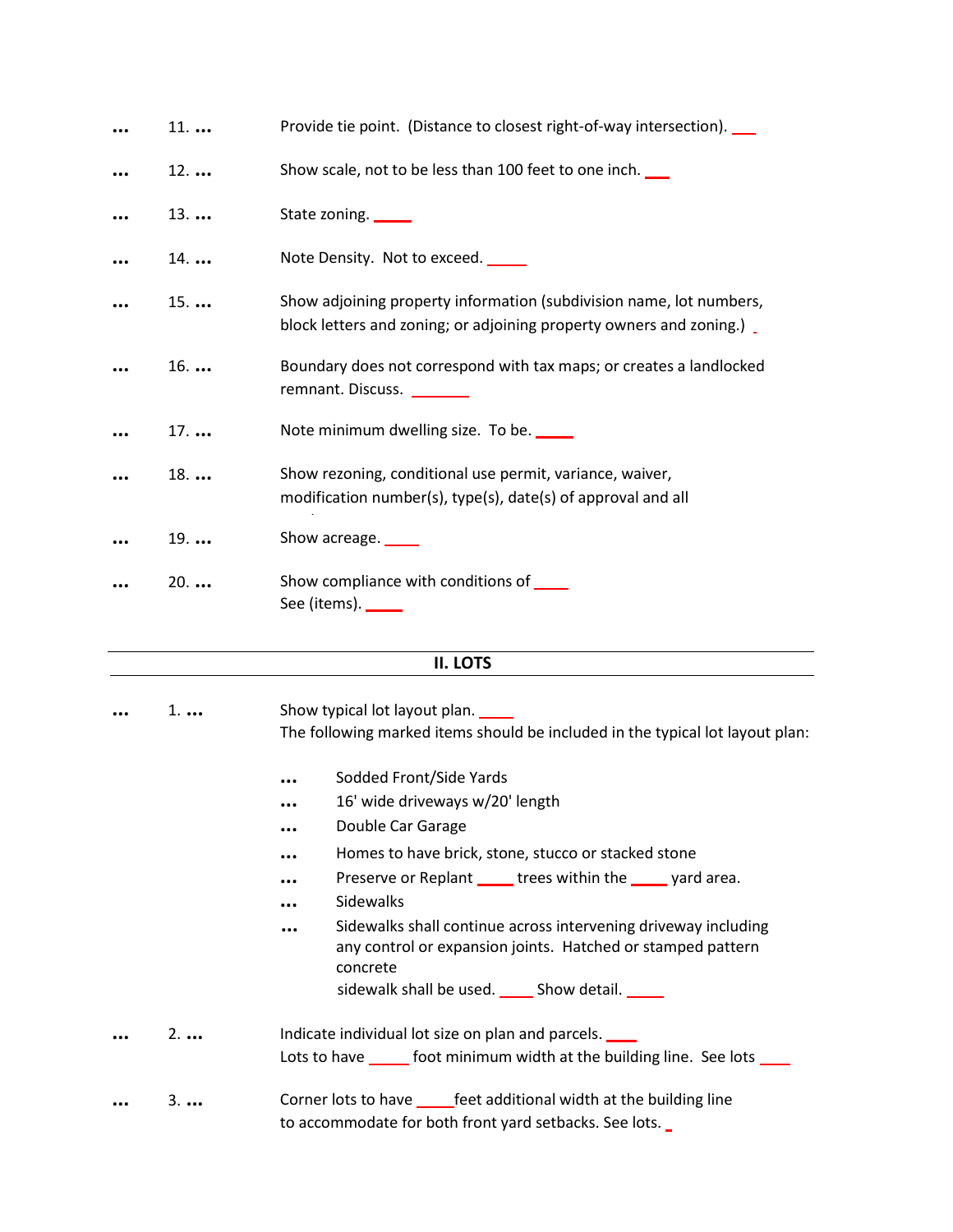| 4.          | Provide ______ foot temporary construction buffer adjacent to ____                                                                                                                                                                                                          |
|-------------|-----------------------------------------------------------------------------------------------------------------------------------------------------------------------------------------------------------------------------------------------------------------------------|
| 5           | Add note: "The same foot temporary Construction Buffer referenced by<br>Zoning Condition No. ________, and shown upon the applicable lots, shall<br>remain in force and effect on each individual lot until a Certificate of<br>issued for the dwelling upon the lot." ____ |
| 6           | Show and note on plat: "No land disturbance outside of area of streets,<br>drainage, and utilities." ___                                                                                                                                                                    |
| $7. \ldots$ | Show all property proposed for development under one ownership including<br>property within the same zoning district.                                                                                                                                                       |
| 8           | Boundary does not correspond with tax maps; or creates a landlocked<br>Discuss.                                                                                                                                                                                             |
| $9. \ldots$ | Contact the Mapping Division in the Tax Assessors Dept. at 770-822-7233 to<br>file a Recombination Form to combine all parcels into one overall parcel.                                                                                                                     |
| 10          | Development Permit fee ______ (\$50.00/lot)                                                                                                                                                                                                                                 |
| 11          | Proposed street names must be approved prior to approval of the<br>Preliminary                                                                                                                                                                                              |
| $12.$       | A Georgia DOT permit is/may be required. Provide a copy of the approved<br>plan or a letter stating that a permit is not required. Contact Mike<br>770-339-2310. _____                                                                                                      |
| 13          | Contact Ed Pierce of the Gwinnett County Department of Transportation at<br>770-822-7400 for signature on route sheet.                                                                                                                                                      |
| 14          | Adjacent road ______ is classified as a _____ per the Road Classification Plan.<br>of right-of-way from centerline with improvements<br>Provide<br>from centerline to back of curb per Gwinnett/Georgia DOT.                                                                |
| 15          | Provide a minimum of eleven (11) feet of Right of Way from back of curb.                                                                                                                                                                                                    |
| 16          | Provide stub street to.                                                                                                                                                                                                                                                     |
| 17          | Curb and gutter shall be provided on all streets.                                                                                                                                                                                                                           |
| 18          | Tie into existing stub street. See.                                                                                                                                                                                                                                         |
| 19          | Show a temporary cul-de-sac at the end of. Provide detail.                                                                                                                                                                                                                  |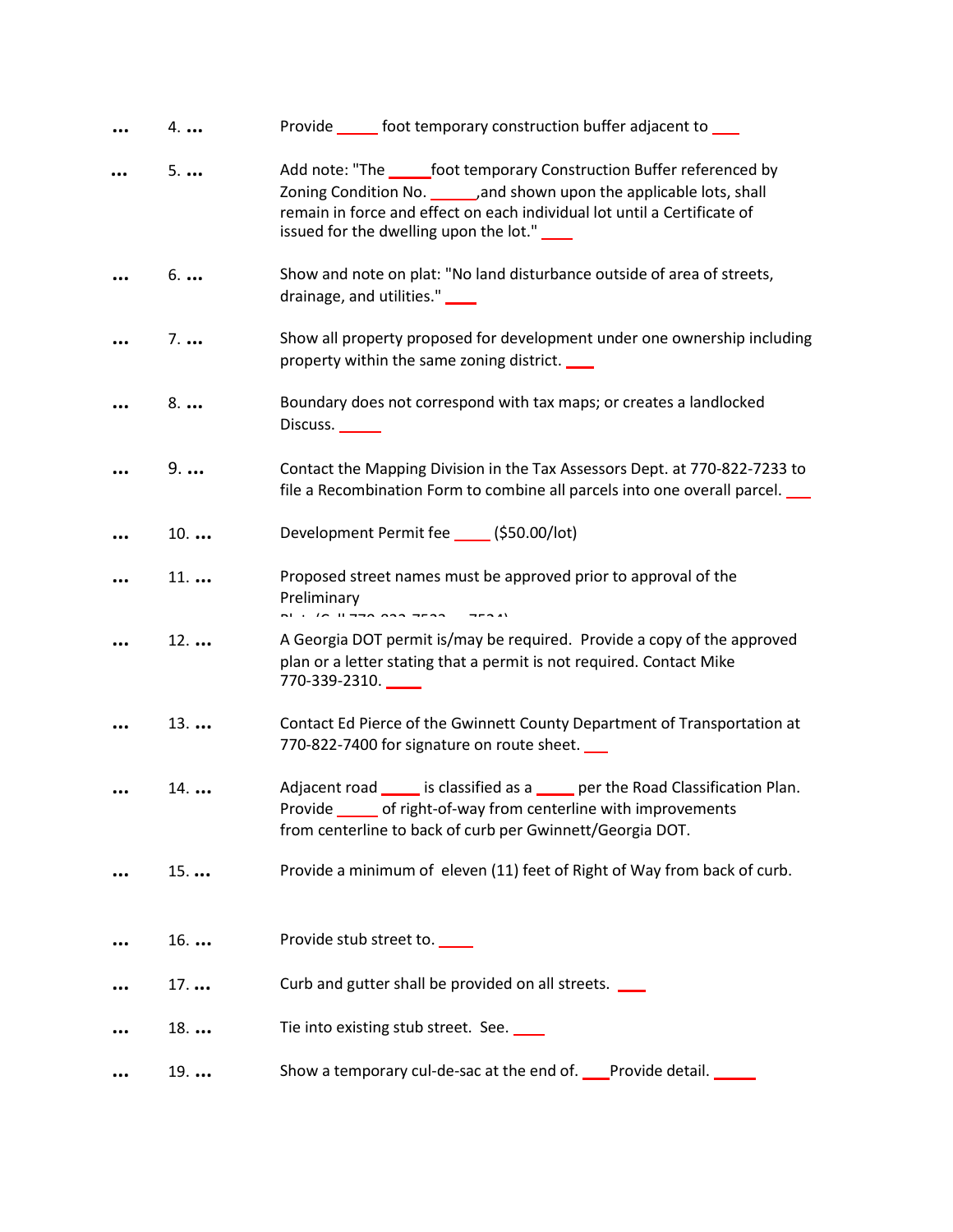| $20.$        | Eyebrow cul-de-sac (half cul-de-sacs) are prohibited. Please revise. ____                                                                                                                                                                                                                                                                                                                                                  |
|--------------|----------------------------------------------------------------------------------------------------------------------------------------------------------------------------------------------------------------------------------------------------------------------------------------------------------------------------------------------------------------------------------------------------------------------------|
| $21.$        | Show recreational area and percentage in/out of floodplain. Provide total<br>acreage required and total provided. If recreational area is to be<br>improved or detention pond is to be constructed within recreational area,<br>it may not be deeded to City of Snellville, and must be deeded to, and<br>qualified homeowners association prior to Final Plat approval.                                                   |
| $22.$        | Note on plans: "Recreation area to be deeded to and maintained by a<br>mandatory Homeowner's Association." "Open Space area to be deeded to<br>maintained by a qualified Homeowners Association." ___                                                                                                                                                                                                                      |
| $23.$        | Provide ______ of subdivision as open space. _____ Open space shall be<br>contiguous with a minimum width of 40 feet. ____Remove or modify<br>exclusions per section 95.A of the Zoning Ordinance or _________5.8.1 of the<br>Development Regulations.                                                                                                                                                                     |
| 24.          | Provide an open space compensation chart to include the total amount of<br>lot area reduced (in square feet), the total amount of open space required,<br>and the total amount of open space provided.                                                                                                                                                                                                                     |
| $25. \ldots$ | Provide construction easement agreement from _for work in. ___                                                                                                                                                                                                                                                                                                                                                             |
| 26           | Provide signed engineer's seal.                                                                                                                                                                                                                                                                                                                                                                                            |
| $27.$        | This project appears to meet or exceed the threshold established for a<br>Development of Regional Impact. Please refer to the attached Request for<br>Review Form to determine the threshold established for your<br>development type. Contact the Planning Division to submit the form for<br>Atlanta Regional Committee.                                                                                                 |
| 28.          | Add the following Notes on Plat: "Notify City of Snellville Inspector 24 hours<br>before beginning of every phase of construction (770-985-3515)."<br>"Approval Of These Plan Does Not Constitute Approval By The City of<br>Snellville Of Any Land Disturbing Activities Within Wetland Areas. It Is The<br>Responsibility Of The Property Owner To Contact The Appropriate<br>Approval Of Any Wetland Area Disturbance." |
| $29.$        | Complete and return the attached Solid Waste Disposal Management Plan<br>and Erosion Control Affidavit prior to issuance of a permit. If applicable,<br>complete the Notification of Permit By Rule Operations form, mail to the<br>Department of Natural Resources. Environmental Protection Division and<br>said application to the unit.                                                                                |
| $30.$        | Provide sidewalk detail. Note: Sidewalks shall be installed in front of<br>detention ponds, recreation areas, and open/green space prior to approval                                                                                                                                                                                                                                                                       |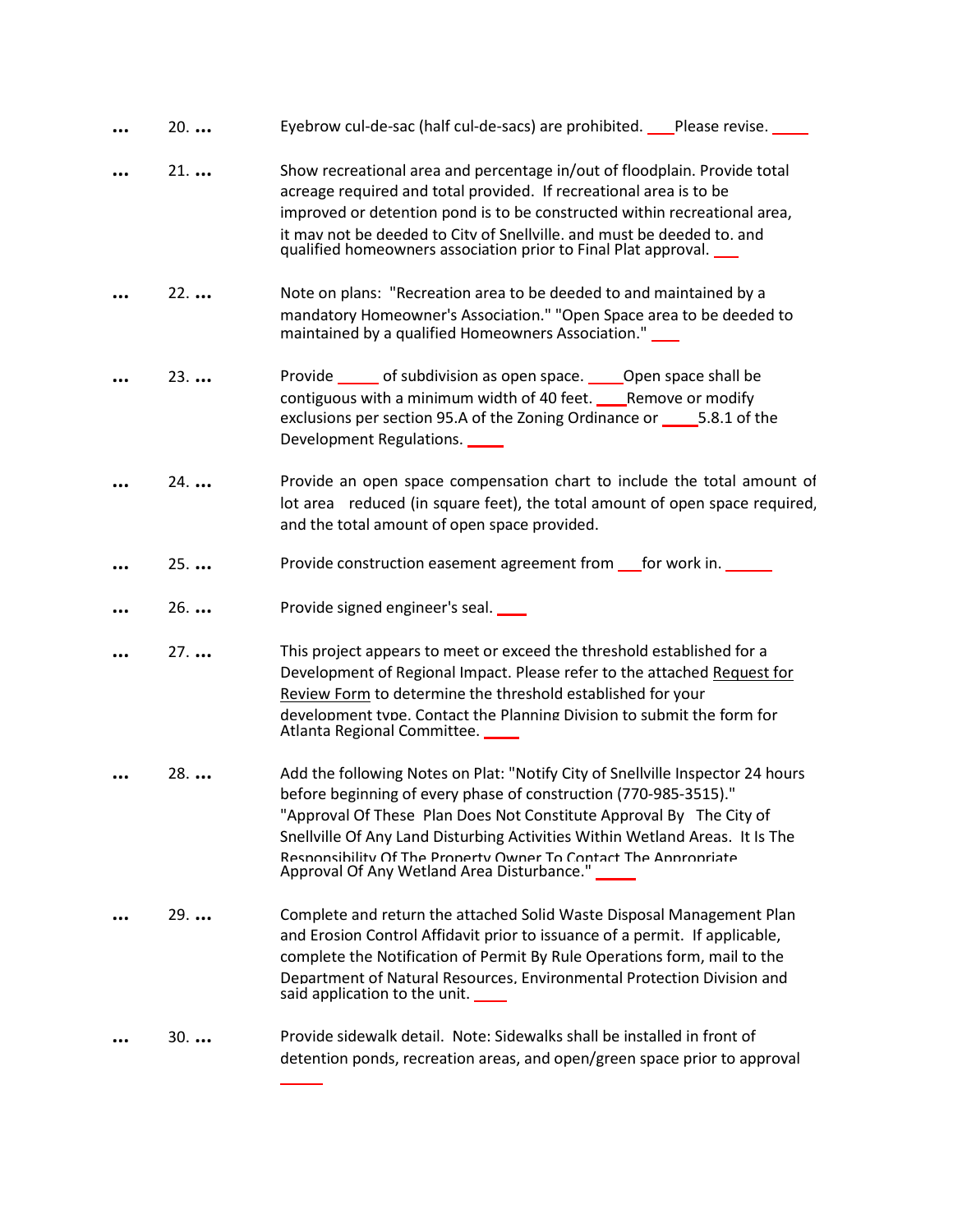| $31.$       | Provide Handicap ramps at sidewalk intersections.                                                                                                                                                                                                                                                                                                                                                           |
|-------------|-------------------------------------------------------------------------------------------------------------------------------------------------------------------------------------------------------------------------------------------------------------------------------------------------------------------------------------------------------------------------------------------------------------|
| $32.$       | Provide five (5) sets of corrected/approved plans to the Planning and                                                                                                                                                                                                                                                                                                                                       |
|             | Development Department for issuance of a permit. (These sets are to be                                                                                                                                                                                                                                                                                                                                      |
|             | made after the Certificate of Development Plans has been signed on the<br>One set must contain original seal and signatures (P.E., LS, LA, etc).                                                                                                                                                                                                                                                            |
| $33.$       | Contact this department to schedule a meeting with the City Arborist, City<br>Engineer, and Planning Director to discuss comments.                                                                                                                                                                                                                                                                          |
| 34          | FYI Please reference Section 9.7.5 of the Snellville Development<br>Regulations for information on driveway separation.                                                                                                                                                                                                                                                                                     |
| 35          | FYI Performance Bonds will be figured upon written request prior to<br>of final plat. Contact the City Engineer for Bond Information. ____                                                                                                                                                                                                                                                                  |
| $36.$       | FYI An executed Development Agreement or Development Agreement<br>Waiver form is required prior to the issuance of a permit. Attach the<br>executed right-of- way deed(s) to the Development Agreement or Waiver<br>form as applicable. Contact the Planning & Development Department at<br>additional information.                                                                                         |
| $37.$       | FYI A Certificate of Development Conformance must be completed,<br>submitted, and approved prior to the approval of a Final Plat.                                                                                                                                                                                                                                                                           |
| 38          | Please be advised that in order to keep our records current it has<br><b>FYI</b><br>become standard procedure for the Development Review Unit to purge files<br>regularly. If there is no action toward addressing the Review Comments<br>within the 6 month period following the initial review of this submittal, this<br>review file<br>will be discarded by the Department of Planning and Development. |
| $39.$       | FYI Deceleration Lane(s) are/may be required for project. Please<br>reference the Snellville Development Regulations, section 6.3.3                                                                                                                                                                                                                                                                         |
| 40.         | Please show detailed construction activity schedule, including vegetation<br>and mulching timeline                                                                                                                                                                                                                                                                                                          |
| $41.$       | Please submit a .dwg or .pdf digital file of all approved plans to the Planning<br>Office.                                                                                                                                                                                                                                                                                                                  |
|             | <b>III. ADDITIONAL COMMENTS</b>                                                                                                                                                                                                                                                                                                                                                                             |
|             |                                                                                                                                                                                                                                                                                                                                                                                                             |
| $1. \ldots$ |                                                                                                                                                                                                                                                                                                                                                                                                             |

- **...** 2. **...**
- **...** 3. **...** $\overline{\phantom{a}}$